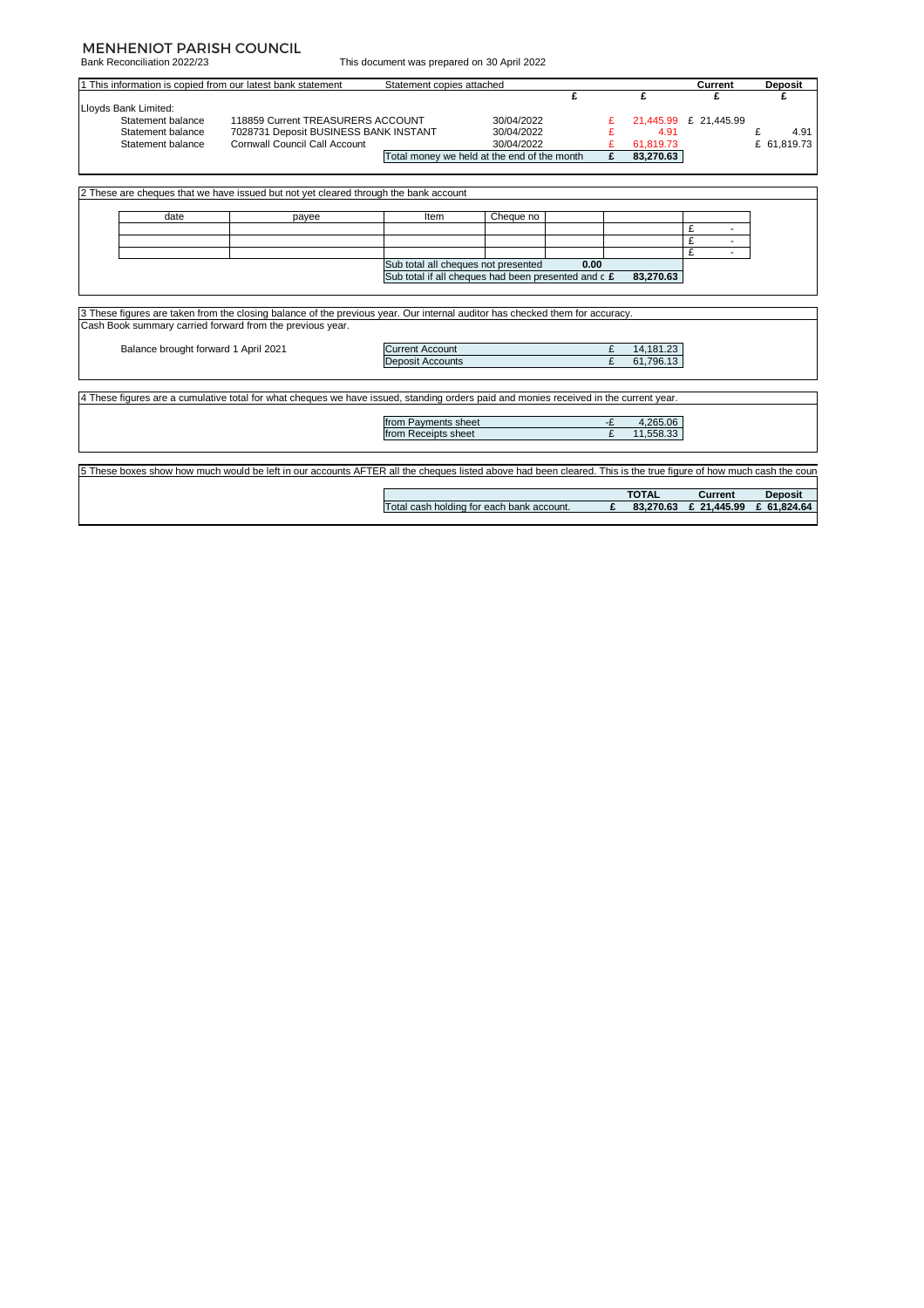

0 <sup>3</sup> <sup>M</sup> <sup>a</sup> <sup>y</sup> <sup>2</sup> <sup>0</sup> <sup>2</sup> <sup>2</sup>

M <sup>e</sup> <sup>n</sup> <sup>h</sup> <sup>e</sup> <sup>n</sup> <sup>i</sup> o <sup>t</sup> <sup>P</sup> <sup>a</sup> <sup>r</sup> i s <sup>h</sup> <sup>C</sup> <sup>o</sup> <sup>u</sup> <sup>n</sup> <sup>c</sup> <sup>i</sup> l . . . . <u>.</u> . . . . . . . . . M <sup>E</sup> <sup>N</sup> <sup>H</sup> <sup>E</sup> <sup>N</sup> <sup>I</sup> O <sup>T</sup> L <sup>I</sup> S <sup>K</sup> <sup>E</sup> <sup>A</sup> <sup>R</sup> <sup>D</sup> - - - - - - - - - - - $-$  . . .  $-$ 

**TREASURERS ACCOUNT** 

## Y <sup>o</sup> <sup>u</sup> <sup>r</sup> <sup>A</sup> <sup>c</sup> <sup>c</sup> <sup>o</sup> <sup>u</sup> <sup>n</sup> <sup>t</sup>

S o r t C o d e 3 d e 3 d e 3 d e 3 d e 3 d e 3 d e 3 d e 3 d e 3 d e 3 d e 3 d e 3 d e 3 d e 3 d e 3 d e 3 d A c o u n t n t n b e r o u m b e r o u m b e r o u m b e r o u m b e r o u m b e r o u m b e r o u m b e r o

01 April 2022 to 30 April 2022

| Money In  | £11,529.82 Balance on 01 April 2022 | £14.181.23 |
|-----------|-------------------------------------|------------|
| Money Out | £4,265.06 Balance on 30 April 2022  | £21.445.99 |

| Date                                  | <b>Description</b>                    | <b>Type</b> | Money In (£) | Money Out (£) | Balance (£) |
|---------------------------------------|---------------------------------------|-------------|--------------|---------------|-------------|
| 11 Apr 22                             | CORNWALL COUNCIL 111861               | <b>BGC</b>  | 11,517.82    |               | 25,699.05   |
| 21 Apr 22                             | MALCOLM DAVEY DAVEY<br>PLOT 4B        | <b>FPI</b>  | 12.00        |               | 25,711.05   |
| 22 Apr 22                             | EDFENERGY CUST PLC<br>9000100000      | <b>DD</b>   |              | 191.98        | 25,519.07   |
| 25 Apr 22                             | ZOOM.US 888-799-96 CD 8028<br>24APR22 | <b>DEB</b>  |              | 14.39         | 25,504.68   |
| 26 Apr 22                             | <b>JOHN HESKETH</b>                   | <b>BP</b>   |              | 269.20        | 25,235.48   |
| 26 Apr 22                             | KYLEIGH NEWBOULD                      | <b>BP</b>   |              | 220.15        | 25,015.33   |
| 26 Apr 22                             | HMRC - ACCOUNTS OF                    | <b>BP</b>   |              | 145.20        | 24,870.13   |
| 26 Apr 22                             | <b>SLCC</b>                           | <b>BP</b>   |              | 102.00        | 24,768.13   |
| 26 Apr 22                             | PLANSUPPORT                           | <b>BP</b>   |              | 350.00        | 24,418.13   |
| 26 Apr 22                             | CORNWALL ALC                          | <b>BP</b>   |              | 687.87        | 23,730.26   |
| 26 Apr 22                             | <b>PRYDIS</b>                         | <b>BP</b>   |              | 114.00        | 23,616.26   |
| 26 Apr 22                             | JOHN'S JANITORIAL                     | <b>BP</b>   |              | 46.99         | 23,569.27   |
| 26 Apr 22                             | <b>ENERVEO</b>                        | <b>BP</b>   |              | 48.60         | 23,520.67   |
| 27 Apr 22                             | MENHENIOT PCC                         | <b>BP</b>   |              | 1,200.00      | 22,320.67   |
| 27 Apr 22                             | CORNWALL HOSPICE C                    | <b>BP</b>   |              | 100.00        | 22,220.67   |
| 29 Apr 22<br>(Continued on next page) | <b>JOHN HESKETH</b>                   | <b>BP</b>   |              | 774.68        | 21,445.99   |

P <sup>r</sup> u d e n t i a l R <sup>e</sup> g u l a t i o n <sup>A</sup> <sup>u</sup> t h o r i t y <sup>a</sup> n d <sup>r</sup> e g u l a t e d <sup>b</sup> y <sup>t</sup> h e <sup>F</sup> i n a n c i a l C <sup>o</sup> n d u c t A <sup>u</sup> t h o r i t y <sup>a</sup> n d <sup>t</sup> h e <sup>P</sup> <sup>r</sup> u d e n t i a l R <sup>e</sup> g u l a t i o n <sup>A</sup> <sup>u</sup> t h o r i t y <sup>u</sup> n d e r R <sup>e</sup> g i s t r a t i o n <sup>N</sup> <sup>u</sup> m <sup>b</sup> e r 1 1 9 2 7 8 .